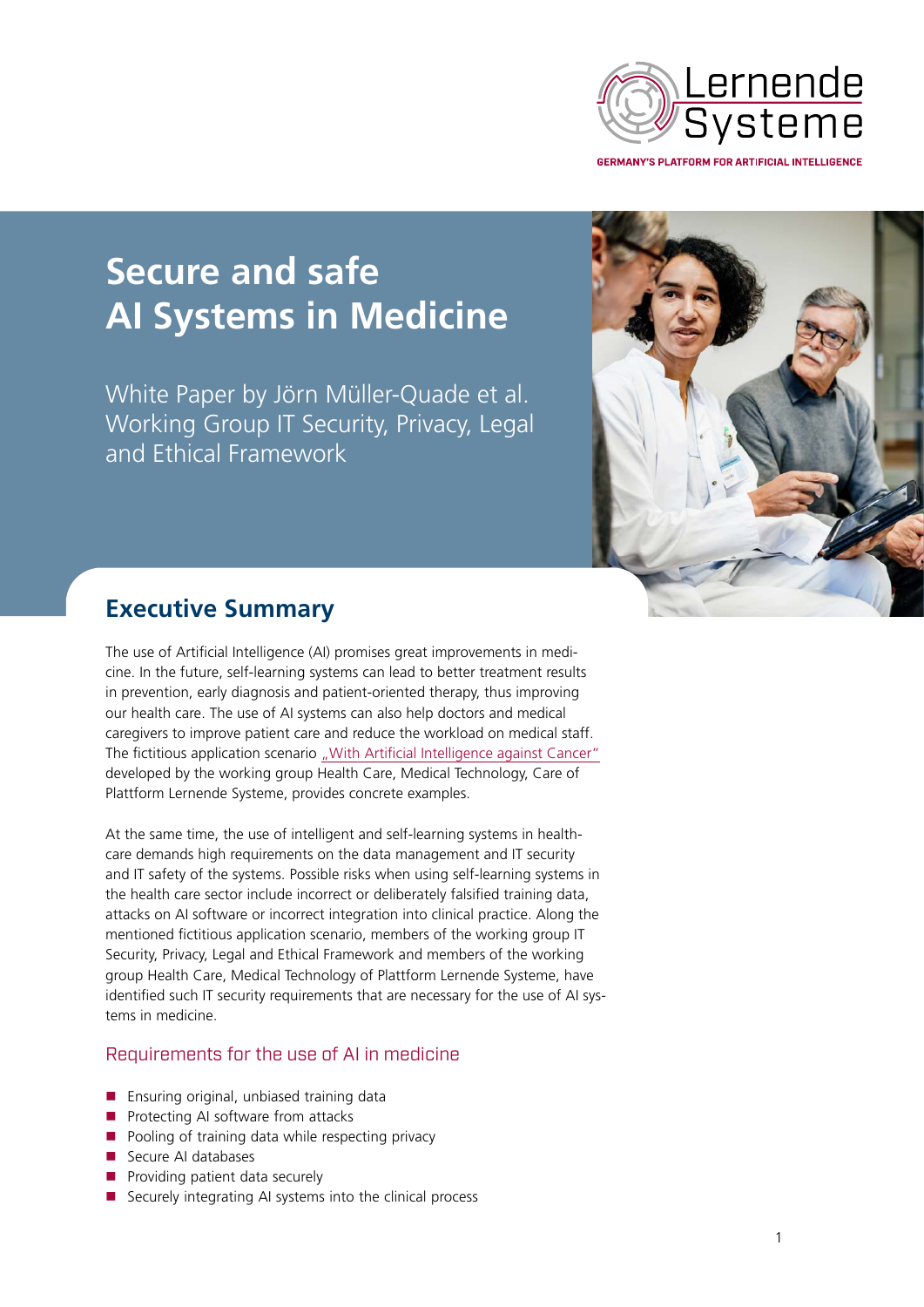The experts focus on data management and security and safety aspects – and thus primarily on technical issues. This technical analysis is a fundamental step towards being able to discuss and answer regulatory questions. AI and Machine Learning (ML) also raise socially relevant questions that cannot be answered purely technically. This is particularly true in the health care sector, where data is particularly sensitive and potential risks are serious.

The white paper identifies technical and organisational conditions that are necessary for a medium-term realisation of the fictitious application scenario "With Artificial Intelligence against Cancer" developed by Plattform Lernende Systeme. A technical-organisational analysis is to lay the foundation for a follow-up discussion. Since there are several contingencies regarding the future design of our digitalised health care system that reach beyond the scope of this paper, the following aspects were not included in the analysis, but are yet to be answered in future discussions:

- Access authorization for third parties to the entries of the electronic health record (EHR)
- Voluntary and protected data sharing
- Need to review the legal situation

The aspects addressed are still legally unresolved. Based on the analysis of the application scenario, the experts formulate legal design requirements and possible design options. The focus is thereby on the question of quality assurance of the data used for the training of AI systems, the traceability and explainability of AI systems and their security in terms of safety and IT security.

#### Legal-regulatory requirements and possible design options

- Develop common quidelines and test specifications for approval and **certification:** A side effect of increasingly dynamic software architectures is the problem that the function and mode of operation of a medical device is less measurable, less verifiable and potentially less certifiable. This also applies to self-learning systems. It is unclear whether a learning medical device should be regarded as a new product with every minor software update. Nevertheless, the approval process should be further developed. Besides the product itself, it is also necessary to consider its operation and certification requirements for updates.
- Develop common guidelines and test specifications for the accredita**tion and certification of AI database operators:** Together with the relevant stakeholders, the legislator should also develop guidelines, test specifications and requirements for an accreditation and certification process for certified AI database operators.
- **Obligate manufacturers by law to remedy new types of defects:** New, possibly stricter safety requirements for the applications arise, which must be fulfilled in the context of the approval. For the operation of an AI system, this is regulated and firmly defined in European legislation. Certain product properties can be tested and evaluated before market launch. In addition, malfunctions should also be observed downstream and remedied by the manufacturers in the sense of remedying defects – regardless of whether they are only due to AI functionalities or other system adaptations.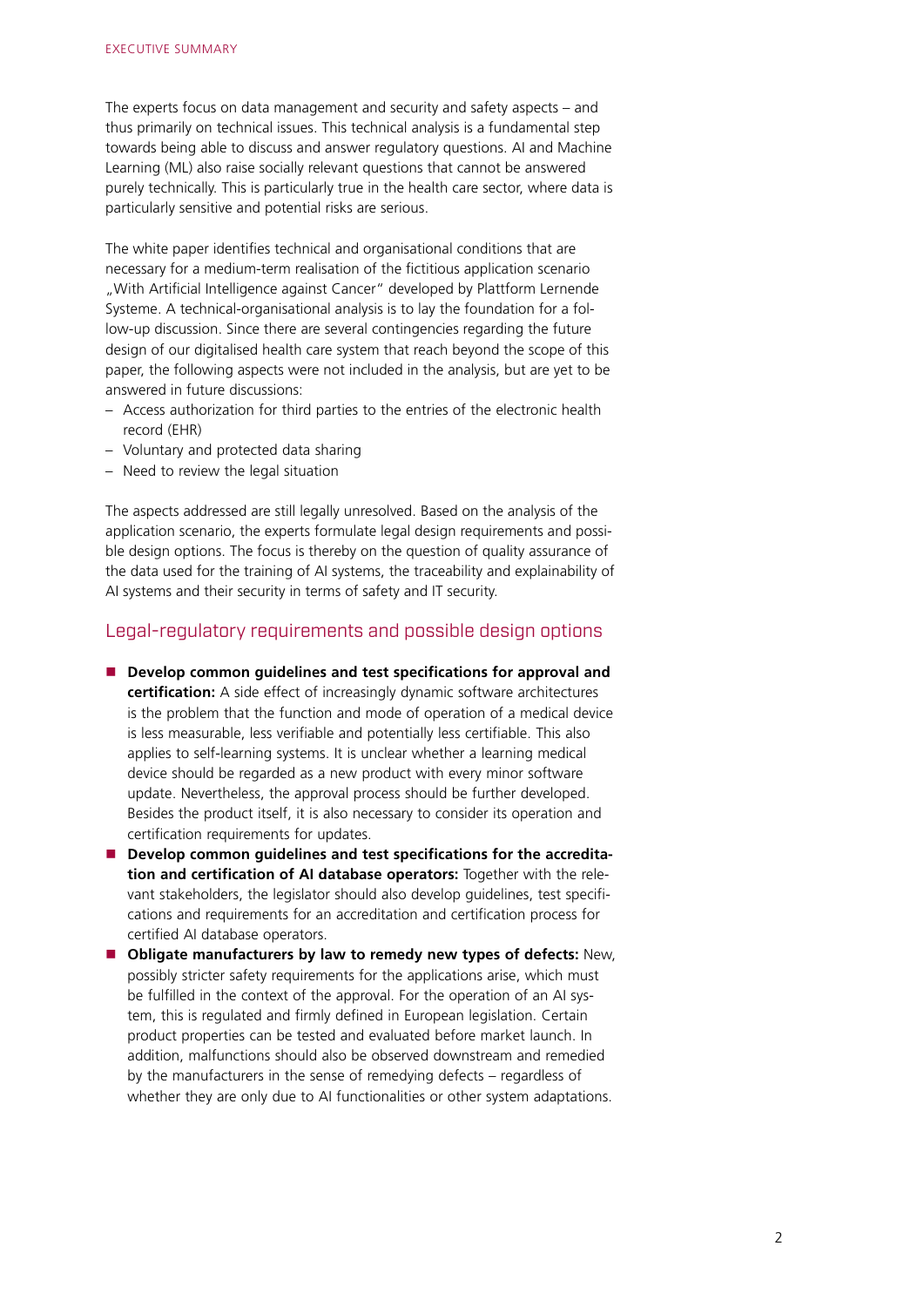- **Appoint independent authorized operators of the AI assistance system:** These state-appointed neutral institutions should be commissioned to manage and maintain the analysis procedures and data records. This institution must not be authorised to modify or feed in data, as it may have its own economic interest.
- **Set up an independent audit committee:** An interdisciplinary committee of experts should review the functioning of the certified and deployed AI systems at regular intervals. It would make sense to set up this committee at the Federal Institute for Drugs and Medical Devices. In addition, recall processes should be established at the manufacturers in order to be able to act if a system fails.
- **Health insurance companies should keep blocking lists:** As the releasing bodies of the electronic health cards and the health professional ID cards, health insurance companies should keep blocking lists to prevent unauthorised access to data. These lists must be updated continuously so that in the event of loss, the respective authorization card is worthless. The blocking emergency call 116 116 could be extended to include the electronic health cards and the health professional ID cards. Consideration should also be given to a corresponding voluntary commitment on the part of the health insurance companies to participate in the system.
- **Introduce relapse solution:** A relapse solution could complement the blocking of the electronic health card. It is a mode in which the range of functions is limited, but the most important functions of a system can be maintained.
- **Formulate minimum security requirements for data infrastructures and data centres:** The IT infrastructures required for the implementation of AI in healthcare are already subject to the scope of current legislation. However, this does not exclude the possibility that the legislator may adapt the relevant legal regulations by defining minimum requirements. These should specify that the data may only be stored and processed within the European Union. As a first step, it is important that the AI systems used, and the infrastructures associated with them are also systematically covered by the Regulation on Critical Infrastructure. In a second step, corresponding security requirements for the establishment of the necessary AI systems must also be defined.
- **Introduce a research-compatible electronic patient record:** A researchcompatible electronic patient record is needed so that patients can make their data sets available to research after treatment and AI methods can be further developed. This means that the relevant data should be findable, accessible, interoperable and reusable.
- Developing the electronic patient record into an extended electronic **patient record:** Particularly in the field of preventive medicine, more patient data is needed in order to be able to assign patients to statistically reliable possible risk groups.
- **Continue research into IT security and safety issues:** Not all of these described IT security and safety problems that might occur when using AI systems in the healthcare sector can be answered with the technical solutions currently available. Therefore, science is called upon to investigate these problems and develop solutions that are as reliable as possible. Appropriate programmes should be set up for this purpose and the corresponding research funding should be made available.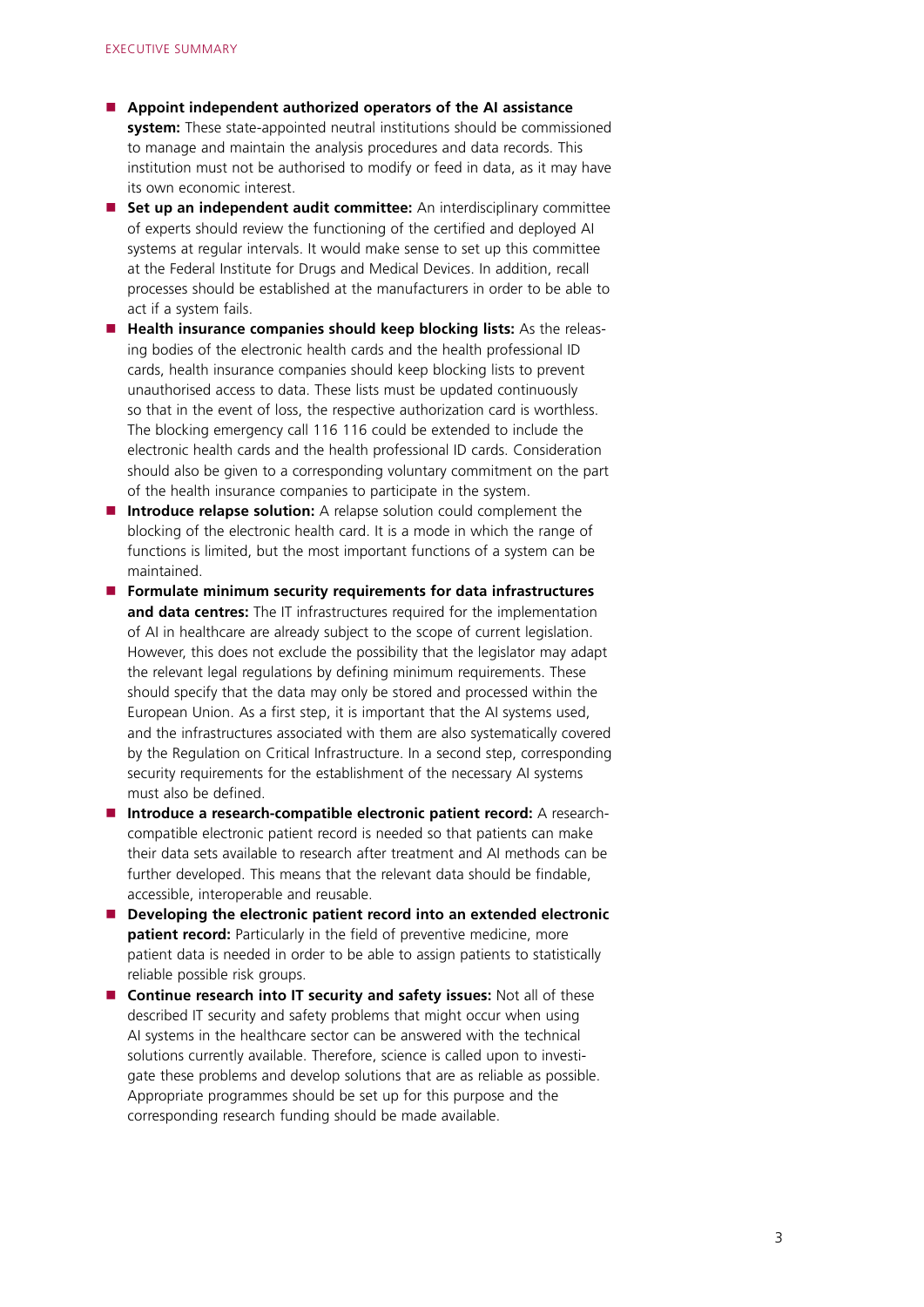These possible design options are linked to relevant societal issues, such as the benefits and potential risks of using AI systems in the health care system and the use of anonymised or pseudonymised data. These must be discussed and answered in a broad societal discourse.

#### Societal relevant questions on the use of AI in medicine

#### **Operating, maintaining and caring for the data infrastructure:**

Patients can make wise decisions about their data with the help of their electronic health cards. The connected electronic patient record forms an interface between patients, treating physicians and the AI systems. Finally, it is not clear where and how data is (temporarily) stored, transferred and expanded. This concerns both the electronic patient data itself and its meta-data, which the AI software has processed. Distributed cloud infrastructures could be a solution approach, as these are already largely covered by existing regulations. It is unsolved who provides and maintains the necessary infrastructure.

- **Provide and support the AI assistance system:** Questions concerning the operative implementation also need to be clarified. An example is the question, which institutions finance, maintain and continuously train the AI systems and can provide the latest AI software at the request of physicians. These institutions must be independent and may not have their own feed-in or change options.
- **Weigh up the benefits and risks:** Like many other medical methods of diagnosis and therapy, AI assistance systems carry certain risks. In diagnostics, false-positive and false-negative results can lead to incorrect treatment and severe physical, psychological and financial stress. Such risks cannot be completely excluded. With AI, new risk-benefit considerations could become necessary. For example, big-data analyses could help to detect diseases earlier and more frequently. However, this could also be associated with the risk of an increase in false-positive findings. Therefore, a societal discourse should address the question under which circumstances and up to what level are we as a society willing to accept "error rates" if, on the other hand, high medical benefits can be gained?
- **Use of data:** How patients should and can authorise access to their data and their further anonymised or pseudonymised use (e.g. for research projects) requires further design and specification. It therefore needs to be clarified which data they can share and how narrowly the purpose of voluntary and protected data sharing in exploratory research should be interpreted.
- **Responsibility and liability:** Individuals must remain the final decisionmakers both for the course of treatment and for the handling of their data. However, even then, incorrectly processed information could possibly cause serious treatment errors, for example during a medical surgery. It is necessary to discuss who is responsible for errors and whether the use of AI systems should be insurable in terms of liability. This raises the question of how responsibility and liability should be shared between the provider and operator of the AI system and medical staff.